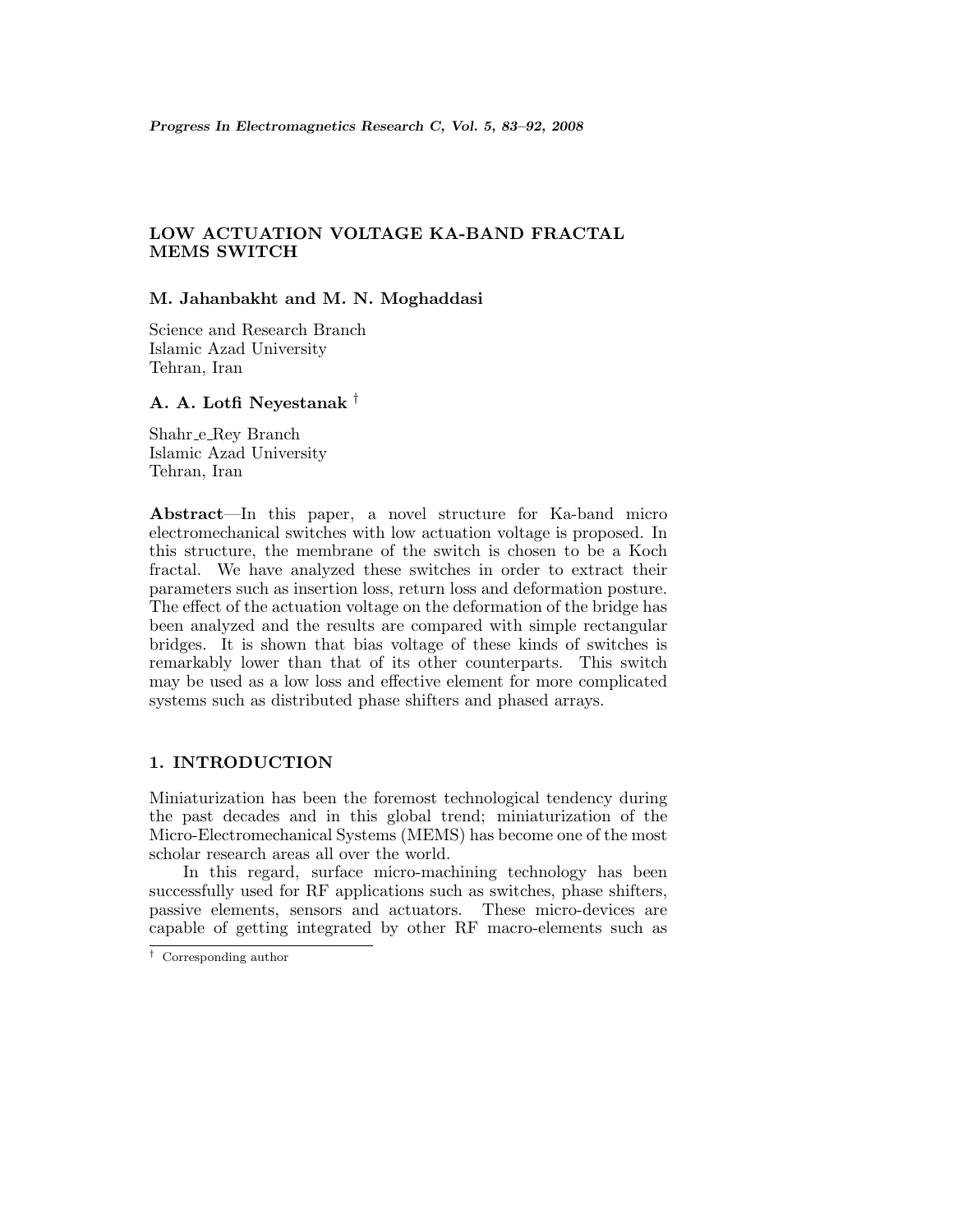planar and non-planar antennas, phased arrays, filters and power dividers.

In other hand, switch is a device which we are interested to shrink its size and make it more convenient to use. The main advantages of such a structure would be low power consuming, very small size, low cost, reliable, wide tuning range, low phase noise, low insertion loss and single chip packaging which are almost impossible with standard semiconductor processes. These benefits beside many others, made the MEMS switches compatible with the other integrated circuits.

MEMS switches were first demonstrated in 1979 as an electrostatic cantilever switch. These types of switches have the disadvantage of relatively high actuation voltage  $[1, 2]$ . If we overcome this problem, then this type of switches will be the best candidate for RF applications in comparison with the electromagnetic or electro-thermal switches.

In recent years, MEMS switches are undergone a variety of material changes and geometrically improved designs to decrease the actuation voltage. These efforts were put on to simultaneously decrease the spring constant of the beam, increase area of the electrostatic field and decrease the gap. But any variation in most of these parameters causes a loss on the other parameters of the micro-switch. For instance, if we decrease the gap or increase the area of the electrostatic field, it results in poor isolation [3].

Our proposed structure is to utilize a fractal beam instead of the traditional rectangular ones. According to the fractal geometry's attributes, this structure would improve the bending momentum and force/stiffness ratio of the membrane. So it shall efficiently decrease the actuation voltage and the switching rise time. Furthermore, in this special design we will not loss any other parameters. So a high isolation is achievable beside low insertion loss and low return loss.

## **2. THEORY**

The attributes of fractal geometries have obviously influenced many branches of science and engineering. Designers have paid lots of attention to the nature of fractal geometries and it has led to many novel works in the new classes of RF applications.

The fractal Koch curves or islands have compact size, low profile, wide bandwidth and conformal shape in collation with the other fractal models. The self similarity and space filling property in Koch curves make them treat like an infinite length in a certainly finite area [4]. This special trait would improve the bending momentum of the bridge and increase the force/stiffness ratio of the structure. So as mentioned above, the actuation voltage will decrease.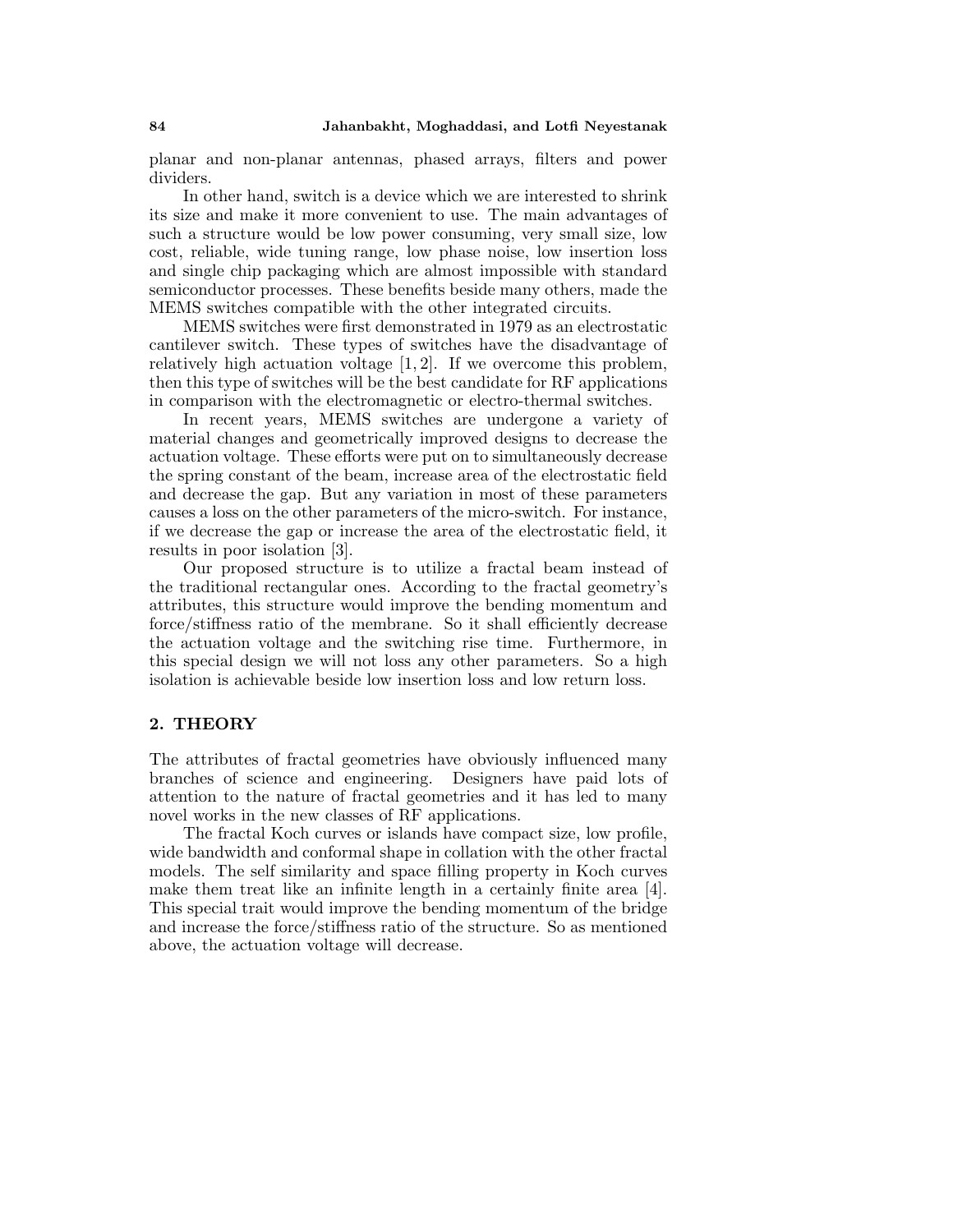#### **Progress In Electromagnetics Research C, Vol. 5, 2008 85**

As can be seen in Figure 1, a Koch fractal strip has been used here as a beam of the MEMS switch. This beam has got the Koch angle of  $\theta = 0.9\pi$  and its length would choose long enough to cover the entire bridge. This beam is formed by just 2 stages repetition of the basic triangular Koch geometry. As inspected in the next section, extending this number of iteration hasn't got any influence on the results and would troublesome the micromachining process.

A coplanar waveguide  $(35/25/35 \,\mu\text{m})$  is used here with a silicon  $(\varepsilon_r = 11.9)$  substrate to mount the bridge on. This structure is shown in Figure 2. The dimensions of the waveguide conductors are changed to  $50/30/50 \,\mathrm{\mu m}$  under the bridge.

The substrate has 0.4 mm height and the conductors are made from gold with the thickness of  $2 \mu m$  which decreases to  $0.5 \mu m$  under the bridge. The length of the beam is chosen to be  $250 \,\mu m$  and its width is  $40 \mu m$  at the narrower place (next to the holder stones) and this wide is gradually boost to about  $60 \mu m$  at the wider place (at the middle of the bridge). This bridge is mounted  $0.85 \,\mu m$  above the outer conductors of the waveguide.



**Figure 1.** The geometry of a 2 stage fractal koch beam.



**Figure 2.** Geometry of the proposed MEMS switch with a 2 stage fractal beam.

A 0.15 µm silicon nitride dielectric is sputtered on the central conductor of the waveguide to avoid it from any possible connection to the bridge itself. In the distributed MEMS phase shifter applications, the deformation of the bridge under the electrostatic force will be limited by this dielectric layer to maintain an acceptable matching over a wide band. In this certain usage of MEMS switches, the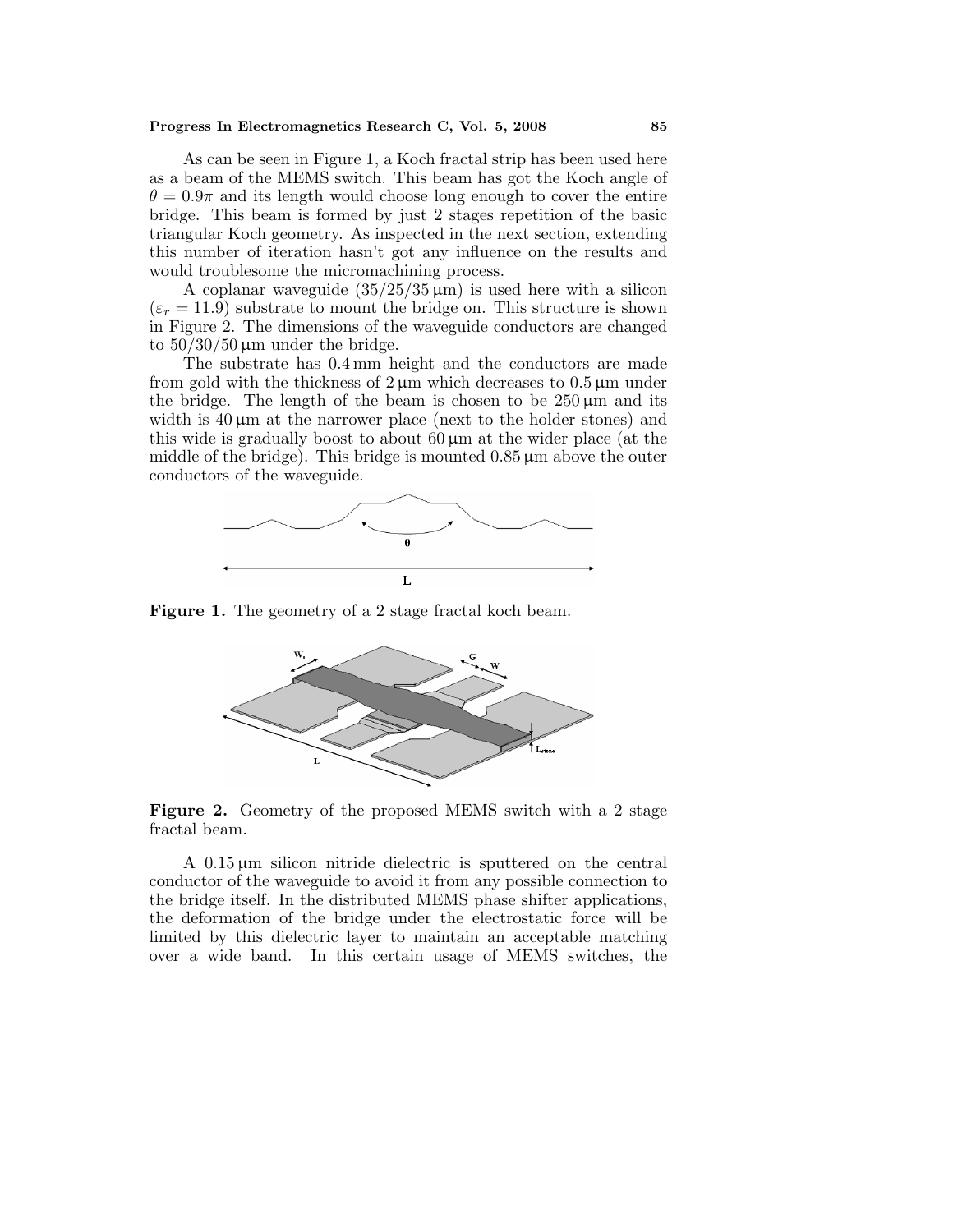deformed bridge will not suppress the wave from passing through the transmission line [5, 6] and switches are mostly act like tunable capacitors instead of real switches.



**Figure 3.** Fabrication process of a fractal MEMS switch.

For frequencies below the Bragg frequency, with a small inevitable insertion loss, this unique switch will apply a phase shift on the signal by reducing the phase velocity of the wave. If we attach a series of these elements together, then the desired phase shift will be achievable [7].

The fabrication process of the fractal RF MEMS switch is pointed out in Figure 3. The procedure mentioned below can be applied for fabrication process. At the first step, a  $2 \mu m$  layer of aluminum sputters on the silicon substrate and wet etches to provide a  $50\Omega$  coplanar waveguide (CPW). A thin layer of  $SiO<sub>2</sub>$  isolator lies down on the central conductor of the CPW using the well known IRE etching by 40 mTorr pressure on 250 W and 0.8 selectivity adjustments versus photo-resist (PR).

Same process of the first step goes on to provide the major two stones of the bridge as shown in figure 3-C. To provide the beam of the bridge, one needs to sputter a PR layer on the structure of Figure 3(C). Using the same mask as used in  $3(C)$  (to erect the stones of the bridge), all PRs on top of the stones should be removed. Then the second layer of gold sputters as the beam itself and etches using a proper mask and etchant. Finally the unwanted PR will remove from the structure.

The equivalent circuit of the proposed shunt switch is shown in Figure 4. By applying a DC voltage, the bridge bents down, making an increase in the capacitance and consequently a decrease in the shunt reactance, preventing the wave from passing through [8, 9].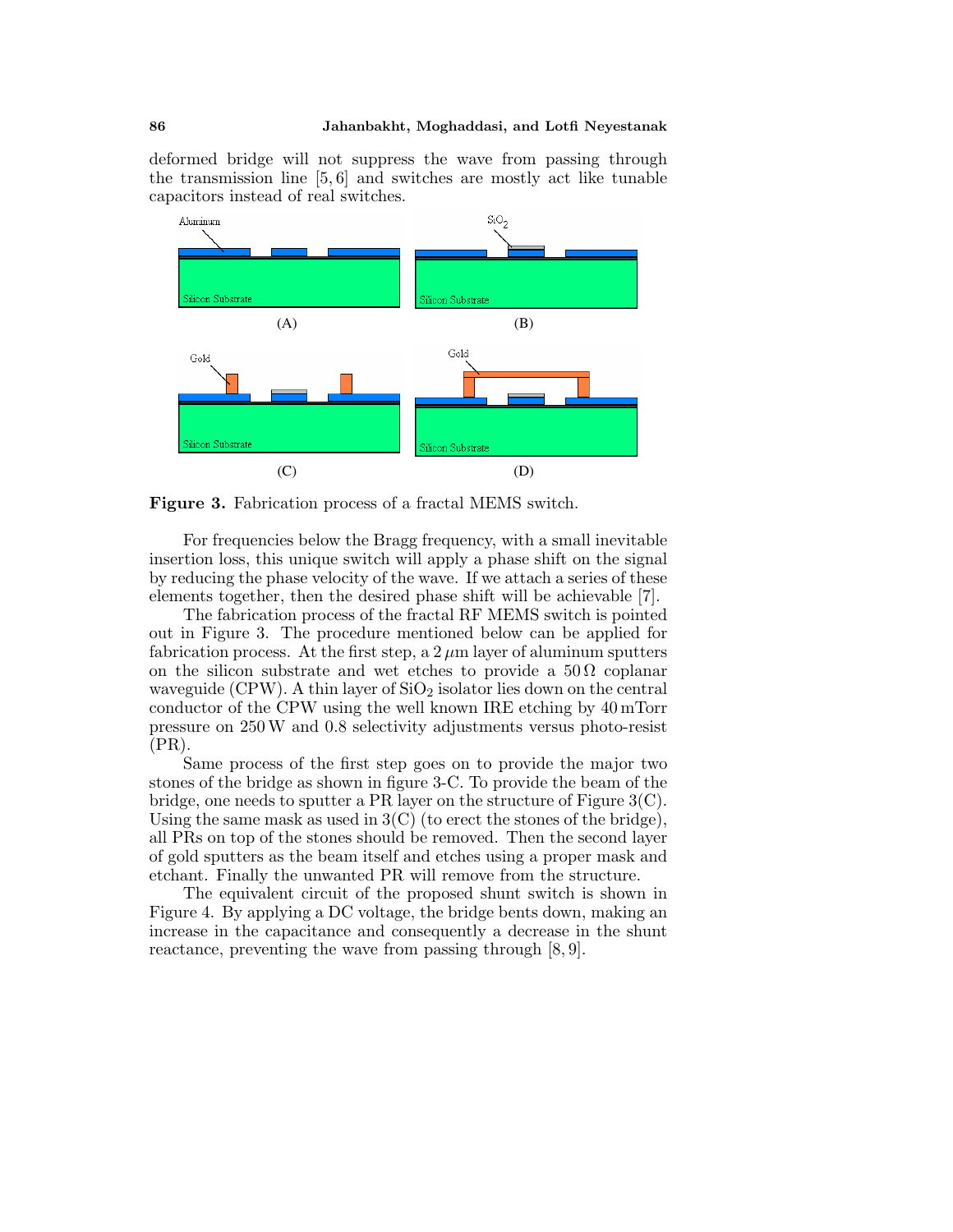**Progress In Electromagnetics Research C, Vol. 5, 2008 87**



**Figure 4.** An equivalent circuit of the MEMS switch.

## **3. RESULTS**

Some results related to the RF MEMS switch are shown and discussed in this section. A Pentium IV with a 3 GHz Intel chipset and 512 Mbytes RAM is used to calculate the results. Scattering matrix parameters of this switch are all computed by means of the ANSOFT HFSSTM 10. In addition, the Electrostatic-Structural analyses are carried out by the ANSYS Multiphysics product of the  $ANSYS^{(R)}$  release 10.

When the switch is biased with a DC voltage, an electrostatic force applies to its membrane and the bridge is curved down and the switch turns on; suppressing all of the waves from passing through the bridge. On the other hand, by releasing this electrostatic force, the bridge will get up and the switch would say to turn off; enabling the wave to cross the switch [10, 11].

As mentioned once before, the wide of the fractal beam varies from 40  $\mu$ m at the most narrower place to 60  $\mu$ m at the most wider locations. These values are used to construct two ordinary rectangular beams for comparison purposes. We name these two new beams as thin and thick rectangular membranes.

The insertion loss  $(S_{21})$  and return loss  $(S_{11})$  of a fractal and rectangular MEMS switches are shown in Figures 3 and 4 for both of the possible switch positions (up and down). When the switch is off, the return loss remains less than −15 dB from UHF band to millimeter wave and when it turns on, the lower operational frequency of the switch will constrain to Ku band and the upper frequency would be still the millimeter wave. So the effective bandwidth of this type of switch would be around the Ka band [12].

The beam shape has a minor effect on the insertion and return loss [12].  $S_{12}$  increases at lower frequencies of Figure 6 which means, the  $0.15 \mu$ m silicon nitride dielectric could help unwanted waves to pass the bridge at lower frequencies, so the behavior of this Ka band switch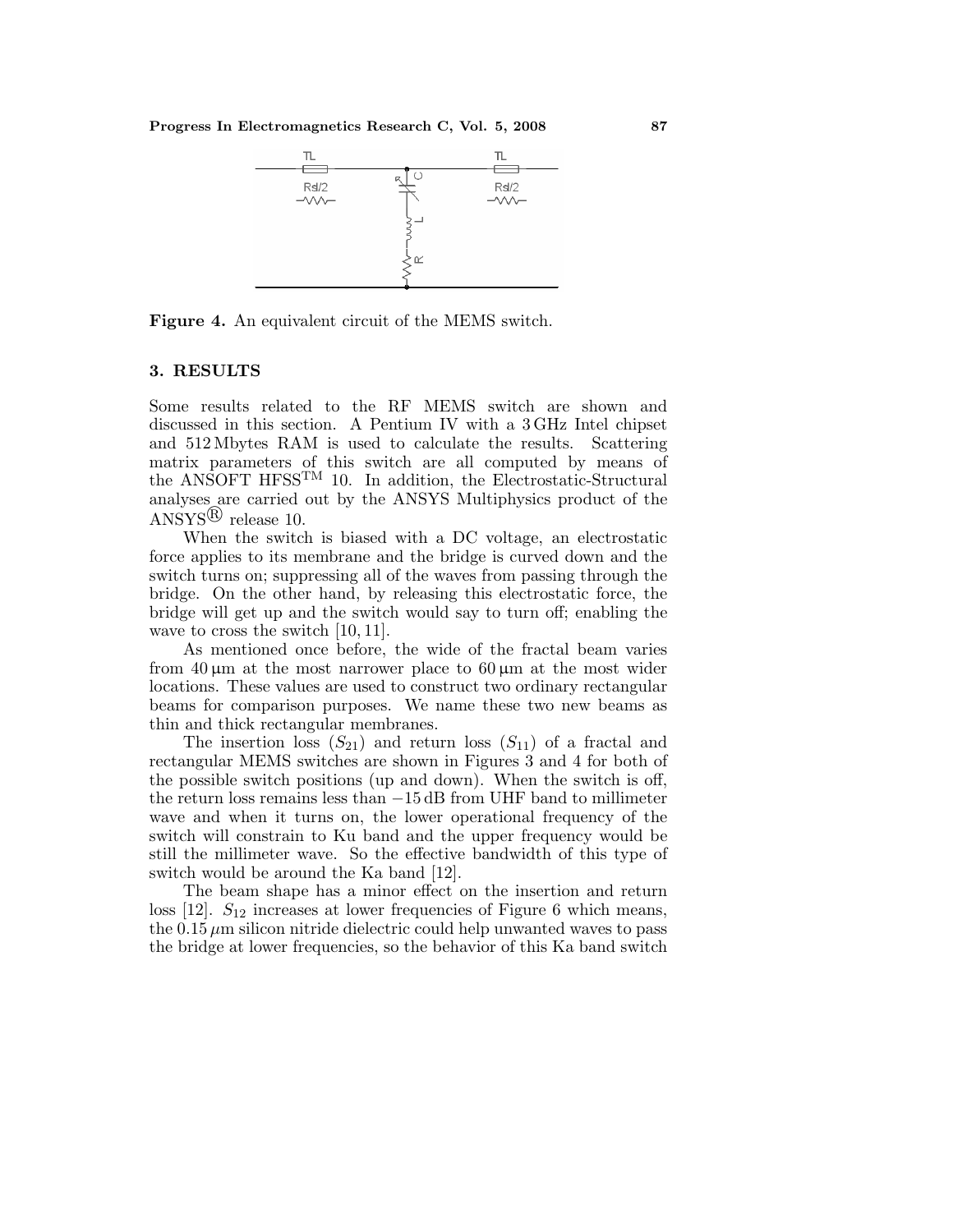

**Figure 5.** S parameters of the fractal and rectangular MEMS switches vs. frequency for the off [up] state of the bridge.

needs not to be considered at lower frequencies.

In another point of view, the insertion loss for an off switch is about −1 to −2 dB and when the switch turns on this insertion loss rises to less than −10 dB which means isolation to us.

As can be seen from Figures 5 and 6, according to the field and wave theory, there is no such a serious difference between a rectangular and a fractal beam. Actually the fractal beam could pass or reject signal from passing through the bridge as effective as a wide rectangular membrane.

Figure 7 represents the insertion and return losses of the MEMS switch as a function of normalized membrane curvature at 50 GHz. When we apply an electrostatic force to the bridge, it would bend along its length  $(L)$  to lay down on the sputtered silicon nitride dielectric. We name this height as zero distance. Now by gradually releasing this electrostatic force, the bridge shall get up and the switch progressively turns off. By a zero Newton electrostatic force, the bridge would stand straight upon the air and we name this height as normalized 1 (or  $2.35 \,\mu\text{m}$  above the central conductor of the waveguide).

Figure 7 helps us to understand the optimum position of the membrane for the phase shifter applications. It is mentioned once above that the optimum position of the bridge is where the switch acts more like a capacitor not a switch. As can be seen in Figure 7, when the bridge is at the 0.3 of its final position, the insertion loss is more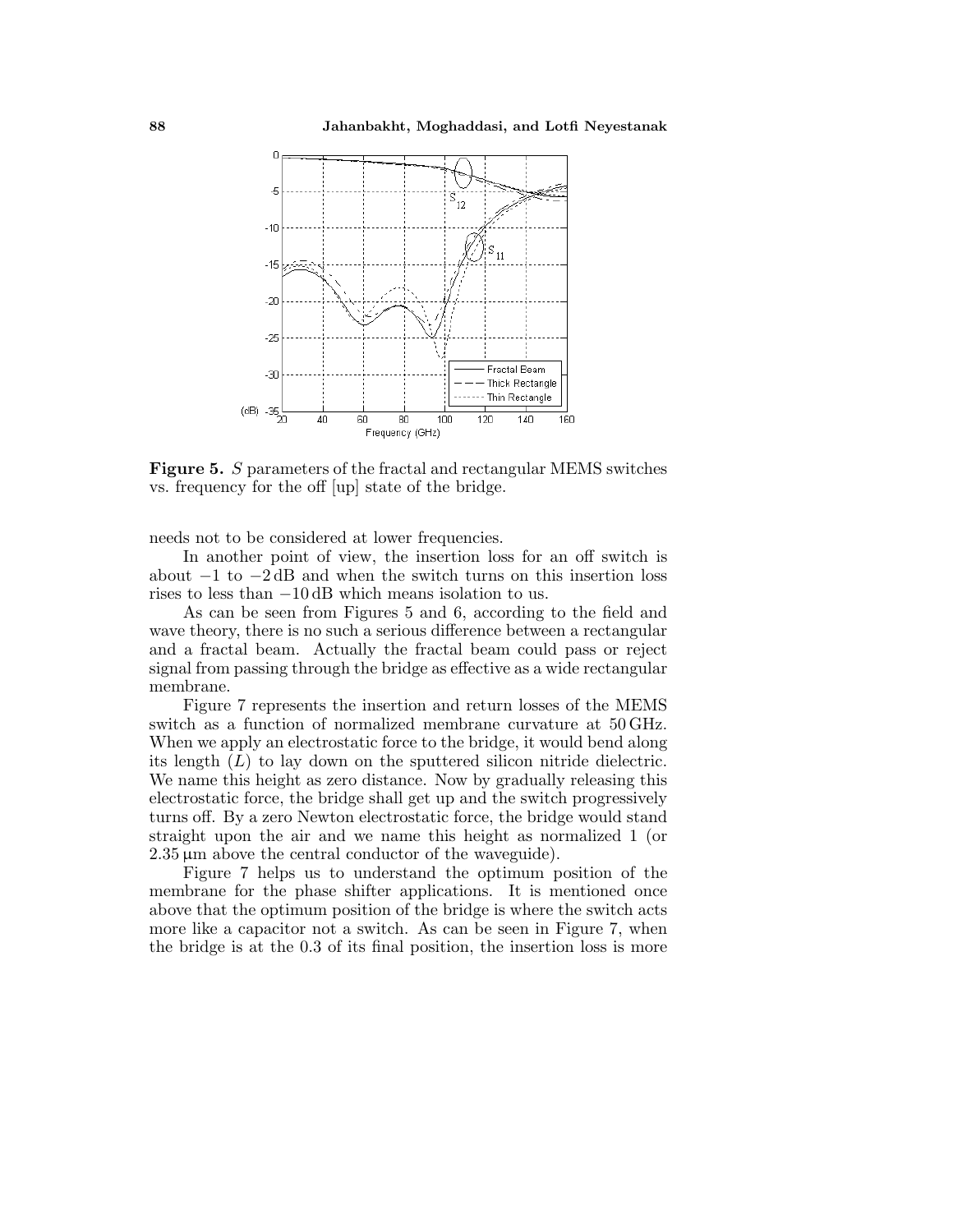

**Figure 6.** S parameters of the fractal and rectangular MEMS switches vs. frequency or the on [down] state of the bridge.



**Figure 7.** S parameters of the MEMS switch vs. bridge deformation at 50 GHz.

than −2 dB and the return loss is less than −10 dB. So this height of the membrane is ideal for phase shifter realizations and it is  $0.81 \,\mu m$ above the central conductor of the waveguide.

The effect of the actuation voltage on the deformation of the bridge is investigated in the Figure 6. When a DC voltage applies to the membrane, it would bend under the pressure of the electrostatic force.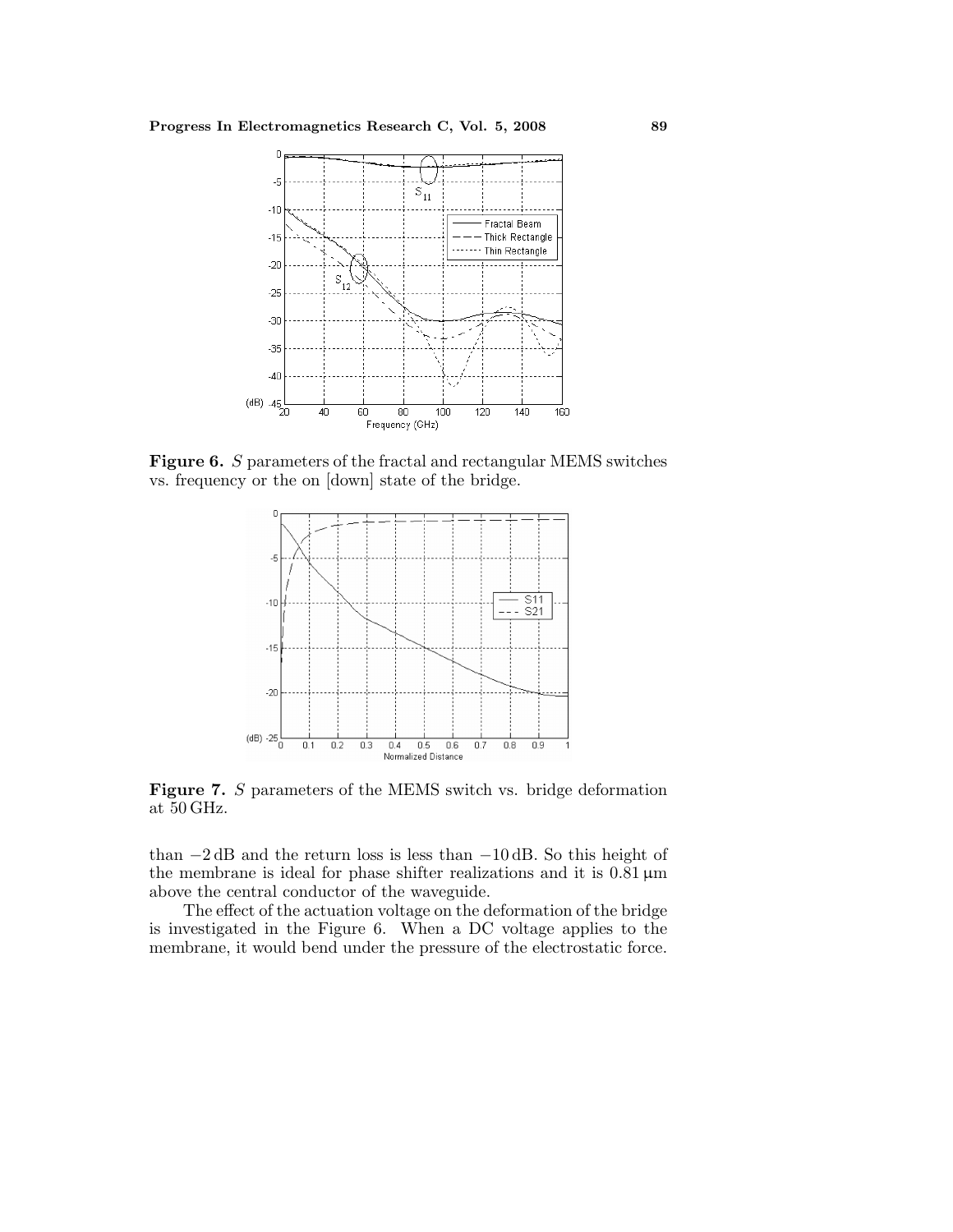In the MEMS switch applications, it is very important to tilt the bridge as long as it lies down on the separating silicon nitride layer to guaranty the wave from not passing through.

The required level of the electric potential is extremely depending on the shape of the bridge and its architecture but when we talk about fractal geometries, increasing the iteration level of the Koch curves to more than two levels, not only haven't got any salient effect on the results but also adds more difficulties to the fabrication processes. This matter is shown in the Figure 6 by comparing the actuation voltage of a Koch by 2 iterations with a Koch which is made by 3 iterations.



Figure 8. Displacement of the central point of the bridge vs. actuation voltage for fractal, thin rectangular and thick rectangular membrane.

It is obvious from the Figure 8 that a fractal beam has an advantage of lower actuation voltage over the rectangular beams; even if the wide of the rectangle is chosen wide enough to cover the fractal beam at the most wider positions. The area under the thick rectangular beam is undoubtedly much more than the fractal one but its driving force is relatively high and it's because of the better force/stiffness ratio of the fractal geometry. It alluded that the fractal geometry treats like an infinite length in a finite area. So we encounter a mass with extremely high elasticity and high bending momentum.

By choosing the fractal geometry, it can be seen from the Table 1 that a 17.5 V actuation voltage is simply achievable. If we utilize a simple 40  $\mu$ m wide rectangular beam, 25 V is necessary to tilt the beam and by a  $60 \mu m$  rectangle, this voltage will improve to about  $22 V$  which is still 4.5 V more than the proposed fractal beam.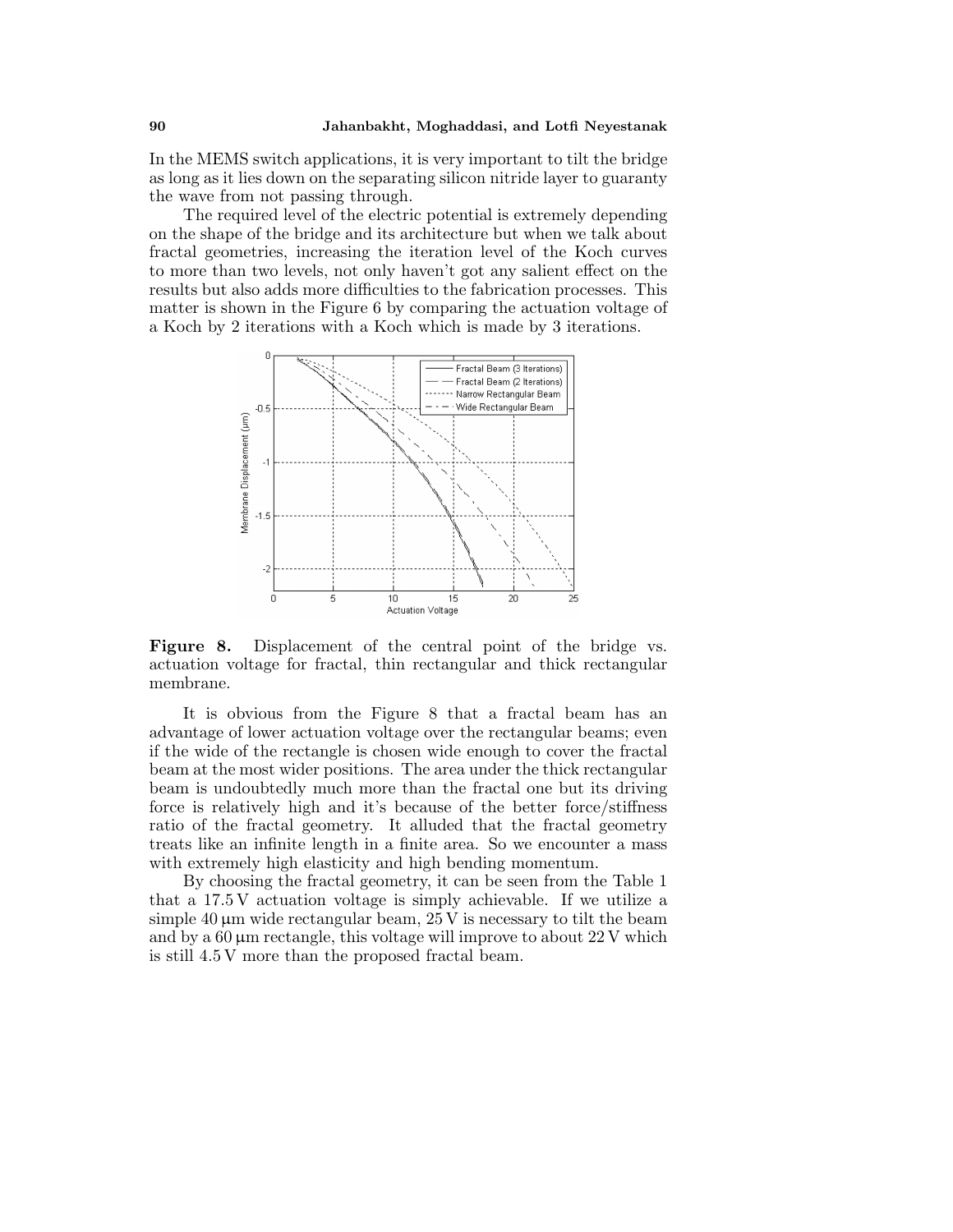| Beam Type                  | $S^{\dagger}$ 11Up | $S_{12Up}$  | $S_{11\text{Down}}$ | $S_{12\text{Down}}$ | Actuation<br>Voltage |
|----------------------------|--------------------|-------------|---------------------|---------------------|----------------------|
| Fractal Beam               | 0.0985 <           | 0.9204 <    | 0.8808 <            | 0.1361 <            | 17.5V                |
| (2 Iterations)             | 168.9143           | $-130.6823$ | 64.8023             | 150.9863            |                      |
| Rectangular                | 0.0906 <           | 0.9159 <    | 0.8779 <            | 0.1393 <            | $25\,\mathrm{V}$     |
| Beam $(0.4 \,\mu m)$       | 169.1861           | $-130.3502$ | 62.9680             | 150.3061            |                      |
| Rectangular                | 0.1179 <           | 0.9171 <    | 0.8881 <            | 0.0971 <            | 22V                  |
| Beam $(0.6 \,\mu\text{m})$ | 157.5670           | $-130.5335$ | 65.0221             | 151.0600            |                      |

**Table 1.** Comparison between the different types of the beams at the frequency of 50 GHz.

<sup> $\dagger$ </sup>S parameters were represented in  $(Abs <$ Degree) form

At the end, it is worthy to mention that, once the bridge is pulled down to the silicon nitride layer, the moisture and interfacial forces would cause some sticking problems that would induce hysteresis. A suitable suggestion to get rid of this phenomenon is to add small dimples under the bridge.

## **4. CONCLUSION**

A fractal based Koch structure is designed and analyzed to utilize as a MEMS switch. By inspecting the scattering matrix parameters of this switch, it was illustrated that the operational frequency band of this structure could be from near the end of the Ku band to the millimeter wave.

In addition to the switching usage of this construction, the possible phase shifter applications of this switch were studied as well and some useful hints were issued to simplify the design process. Furthermore, it was shown that such a fractal membrane has a lower actuation voltage from a simple rectangular beam with even wider area and it is all because of its improved bending momentum and force/stiffness ratio. This driving force was calculated to be 17.5 V for the proposed fractal geometry; compared to 25 V of a narrow rectangle and 22 V of a wide rectangle.

## **ACKNOWLEDGMENT**

This work is sponsored by Iran Telecommunication Research Center (ITRC). The authors would like to appreciate their kindly supports.